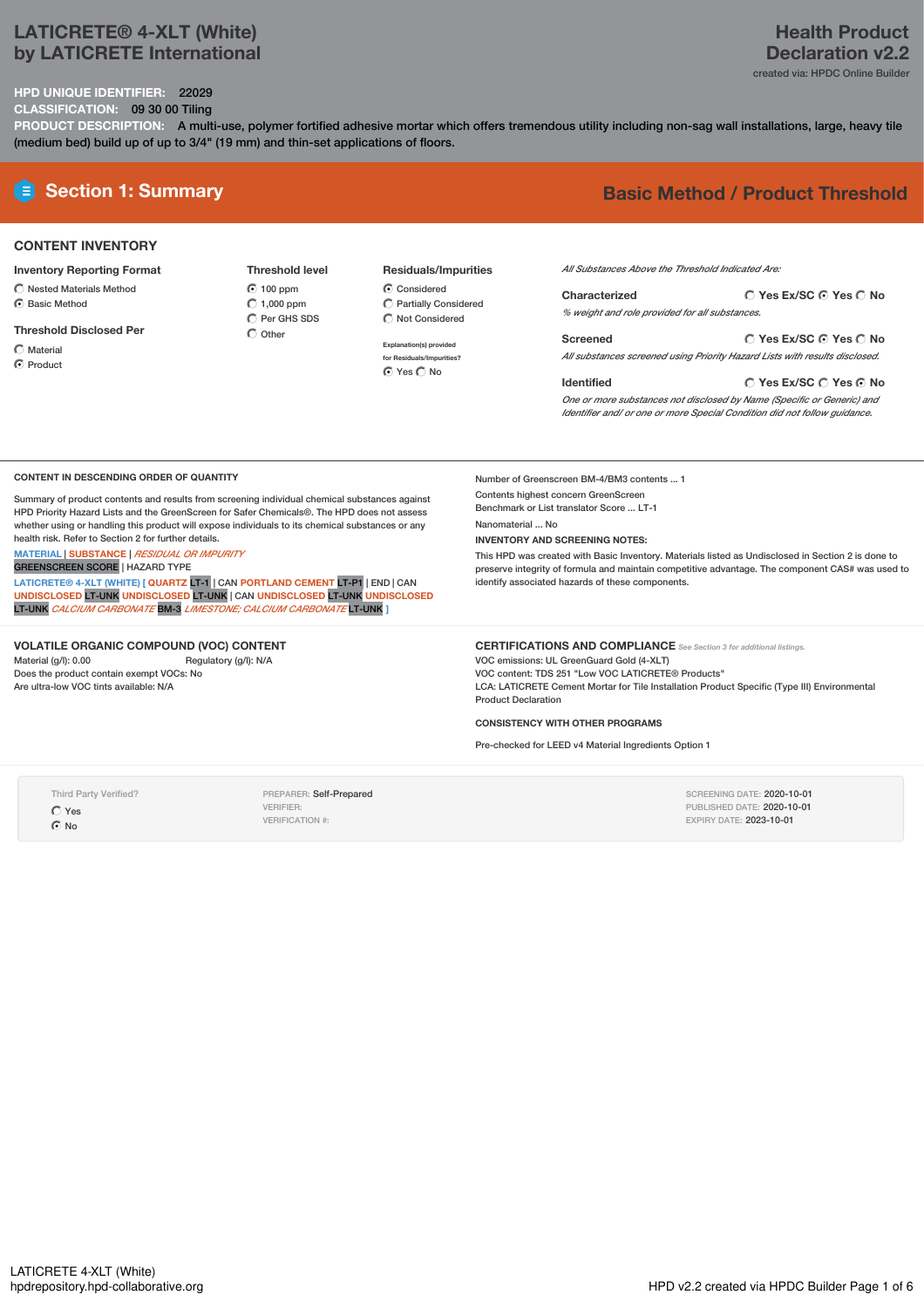This section lists contents in a product based on specific threshold(s) and reports detailed health information including hazards. This HPD uses the inventory method *indicated above, which is one of three possible methods:*

- *Basic Inventory method with Product-level threshold.*
- *Nested Material Inventory method with Product-level threshold*
- *Nested Material Inventory method with individual Material-level thresholds*

Definitions and requirements for the three inventory methods and requirements for each data field can be found in the HPD Open Standard version 2.2, available on the *HPDC website at: [www.hpd-collaborative.org/hpd-2-2-standard](https://www.hpd-collaborative.org/hpd-2-2-standard)*

# **LATICRETE® 4-XLT (WHITE)**

j.

PRODUCT THRESHOLD: 100 ppm **RESIDUALS** AND IMPURITIES CONSIDERED: Yes

RESIDUALS AND IMPURITIES NOTES: Residuals and impurities are measured by quantitative methods and are only displayed when they are potentially greater than 100 ppm.

OTHER PRODUCT NOTES: See SDS at https://laticrete.com for occupational exposure information.

| <b>QUARTZ</b>                                                  |                                   |                                   |                                                          | ID: 14808-60-7                                                        |
|----------------------------------------------------------------|-----------------------------------|-----------------------------------|----------------------------------------------------------|-----------------------------------------------------------------------|
| HAZARD SCREENING METHOD: Pharos Chemical and Materials Library |                                   | HAZARD SCREENING DATE: 2020-10-01 |                                                          |                                                                       |
| %: 60,0000 - 70,0000                                           | $GS: LT-1$<br>RC: None            |                                   | NANO: NO                                                 | SUBSTANCE ROLE: Filler                                                |
| <b>HAZARD TYPE</b>                                             | AGENCY AND LIST TITLES            |                                   | WARNINGS                                                 |                                                                       |
| <b>CANCER</b>                                                  | <b>IARC</b>                       |                                   | Group 1 - Agent is Carcinogenic to humans                |                                                                       |
| <b>CANCER</b>                                                  | US CDC - Occupational Carcinogens |                                   | Occupational Carcinogen                                  |                                                                       |
| CANCER                                                         | CA EPA - Prop 65                  |                                   |                                                          | Carcinogen - specific to chemical form or exposure route              |
| <b>CANCER</b>                                                  | <b>IARC</b>                       |                                   | sources                                                  | Group 1 - Agent is carcinogenic to humans - inhaled from occupational |
| <b>CANCER</b>                                                  | US NIH - Report on Carcinogens    |                                   |                                                          | Known to be Human Carcinogen (respirable size - occupational setting) |
| CANCER                                                         | <b>MAK</b>                        |                                   | Carcinogen Group 1 - Substances that cause cancer in man |                                                                       |
| <b>CANCER</b>                                                  | GHS - New Zealand                 |                                   | 6.7A - Known or presumed human carcinogens               |                                                                       |
| <b>CANCER</b>                                                  | GHS - Japan                       |                                   | Carcinogenicity - Category 1A [H350]                     |                                                                       |
| <b>CANCER</b>                                                  | GHS - Australia                   |                                   | H350i - May cause cancer by inhalation                   |                                                                       |

SUBSTANCE NOTES: The amount of this component may vary based on plant of manufacture.

| <b>PORTLAND CEMENT</b>                                                                |                                              |                |                                   | ID: 65997-15-1                                                                |  |
|---------------------------------------------------------------------------------------|----------------------------------------------|----------------|-----------------------------------|-------------------------------------------------------------------------------|--|
| HAZARD SCREENING METHOD: Pharos Chemical and Materials Library                        |                                              |                | HAZARD SCREENING DATE: 2020-10-01 |                                                                               |  |
| %: $30,0000 - 35,0000$                                                                | GS: LT-P1                                    | RC: None       | NANO: No                          | SUBSTANCE ROLE: Binder                                                        |  |
| <b>HAZARD TYPE</b>                                                                    | AGENCY AND LIST TITLES                       |                | WARNINGS                          |                                                                               |  |
| <b>ENDOCRINE</b>                                                                      | <b>TEDX</b> - Potential Endocrine Disruptors |                | Potential Endocrine Disruptor     |                                                                               |  |
| <b>CANCER</b>                                                                         | <b>MAK</b>                                   | classification |                                   | Carcinogen Group 3B - Evidence of carcinogenic effects but not sufficient for |  |
| SUBSTANCE NOTES: The amount of this component may vary based on plant of manufacture. |                                              |                |                                   |                                                                               |  |
|                                                                                       |                                              |                |                                   |                                                                               |  |
| <b>UNDISCLOSED</b>                                                                    |                                              |                |                                   |                                                                               |  |
| HAZARD SCREENING METHOD: Pharos Chemical and Materials Library                        |                                              |                | HAZARD SCREENING DATE: 2020-10-01 |                                                                               |  |
| %: $1.5000 - 4.0000$                                                                  | GS: LT-UNK                                   | RC: None       | NANO: <b>No</b>                   | SUBSTANCE ROLE: Polymer species                                               |  |
|                                                                                       |                                              |                |                                   |                                                                               |  |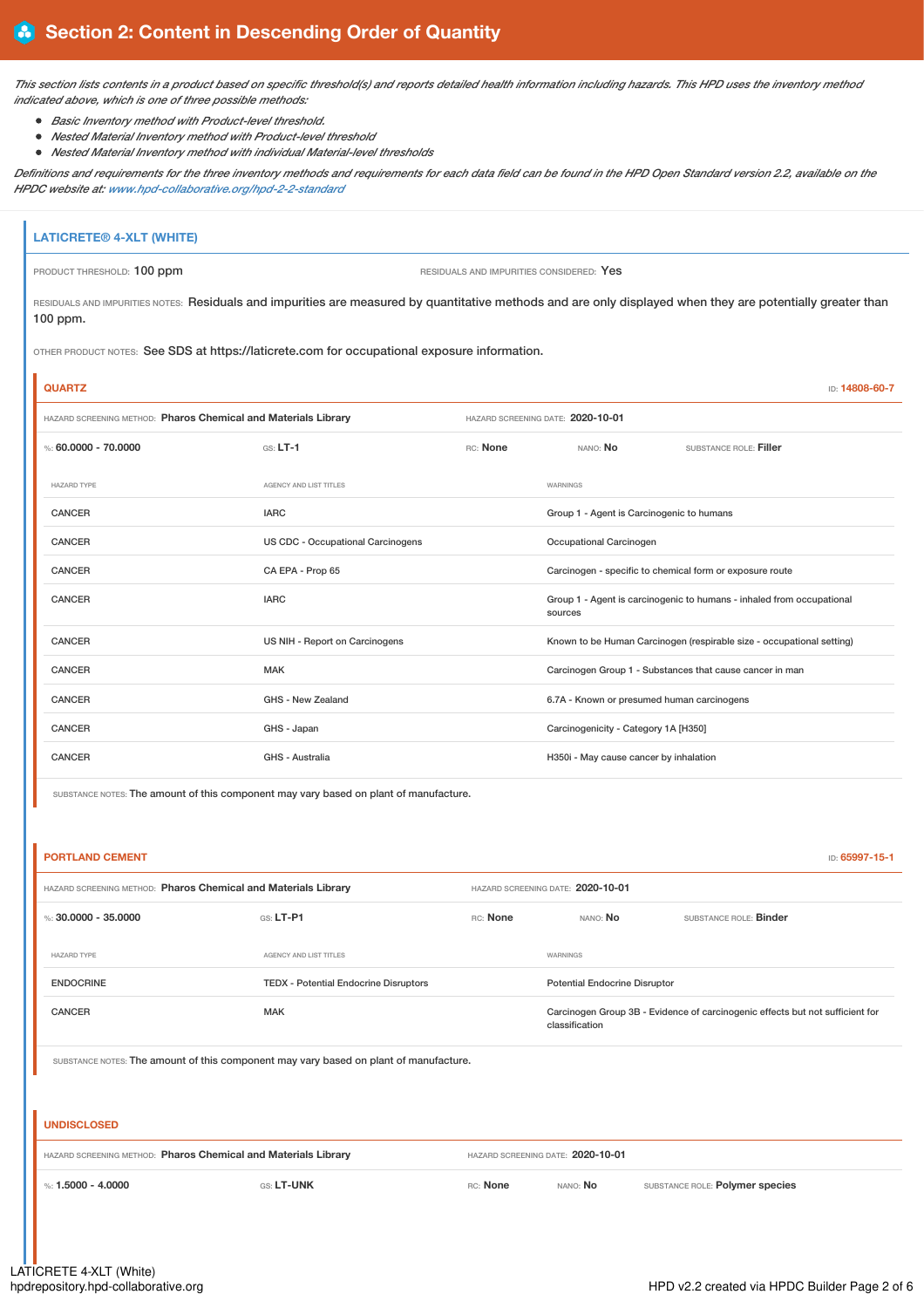ı

HAZARD TYPE **AGENCY AND LIST TITLES** AGENCY AND LIST TITLES

| None found                                                                                                |                        |                                   |                                   | No warnings found on HPD Priority Hazard Lists                                                                                                                                   |
|-----------------------------------------------------------------------------------------------------------|------------------------|-----------------------------------|-----------------------------------|----------------------------------------------------------------------------------------------------------------------------------------------------------------------------------|
| competitive advantage. The component CAS # was used to identify associated hazards.                       |                        |                                   |                                   | SUBSTANCE NOTES: The amount of this component may vary based on plant of manufacture. This product is shown as undisclosed to preserve integrity of formula and maintain         |
| <b>UNDISCLOSED</b>                                                                                        |                        |                                   |                                   |                                                                                                                                                                                  |
| HAZARD SCREENING METHOD: Pharos Chemical and Materials Library                                            |                        |                                   | HAZARD SCREENING DATE: 2020-10-01 |                                                                                                                                                                                  |
| %: $0.2000 - 0.8000$                                                                                      | GS: LT-UNK             | RC: None                          | NANO: No                          | SUBSTANCE ROLE: Viscosity modifier                                                                                                                                               |
| HAZARD TYPE                                                                                               | AGENCY AND LIST TITLES |                                   | WARNINGS                          |                                                                                                                                                                                  |
| <b>CANCER</b>                                                                                             | <b>MAK</b>             |                                   | classification                    | Carcinogen Group 3B - Evidence of carcinogenic effects but not sufficient for                                                                                                    |
| competitive advantage. The component CAS # was used to identify associated hazards.                       |                        |                                   |                                   | SUBSTANCE NOTES: The amount of this component may vary based on plant of manufacture. This product is shown as undisclosed to preserve integrity of formula and maintain         |
| <b>UNDISCLOSED</b>                                                                                        |                        |                                   |                                   |                                                                                                                                                                                  |
| HAZARD SCREENING METHOD: Pharos Chemical and Materials Library                                            |                        | HAZARD SCREENING DATE: 2020-10-01 |                                   |                                                                                                                                                                                  |
| %: $0.2000 - 0.5000$                                                                                      | GS: LT-UNK             | RC: None                          | NANO: No                          | SUBSTANCE ROLE: Processing regulator                                                                                                                                             |
| <b>HAZARD TYPE</b>                                                                                        | AGENCY AND LIST TITLES |                                   | WARNINGS                          |                                                                                                                                                                                  |
| None found                                                                                                |                        |                                   |                                   | No warnings found on HPD Priority Hazard Lists                                                                                                                                   |
| competitive advantage. The component CAS # was used to identify associated hazards.<br><b>UNDISCLOSED</b> |                        |                                   |                                   |                                                                                                                                                                                  |
| HAZARD SCREENING METHOD: Pharos Chemical and Materials Library                                            |                        | HAZARD SCREENING DATE: 2020-10-01 |                                   |                                                                                                                                                                                  |
| %: $0.1000 - 0.5000$                                                                                      | GS: LT-UNK             | RC: None                          | NANO: No                          | SUBSTANCE ROLE: Processing regulator                                                                                                                                             |
| HAZARD TYPE                                                                                               | AGENCY AND LIST TITLES |                                   | WARNINGS                          |                                                                                                                                                                                  |
| None found                                                                                                |                        |                                   |                                   | No warnings found on HPD Priority Hazard Lists                                                                                                                                   |
| competitive advantage. The component CAS # was used to identify associated hazards.                       |                        |                                   |                                   | SUBSTANCE NOTES: The amount of this component may vary based on plant of manufacture. This product is shown as undisclosed to preserve integrity of formula and maintain         |
| <b>CALCIUM CARBONATE</b>                                                                                  |                        |                                   |                                   | ID: 471-34-1                                                                                                                                                                     |
| HAZARD SCREENING METHOD: Pharos Chemical and Materials Library                                            |                        | HAZARD SCREENING DATE: 2020-10-01 |                                   |                                                                                                                                                                                  |
| %: Impurity/Residual                                                                                      | GS: BM-3               | RC: None                          | NANO: No                          | SUBSTANCE ROLE: Impurity/Residual                                                                                                                                                |
| <b>HAZARD TYPE</b>                                                                                        | AGENCY AND LIST TITLES |                                   | WARNINGS                          |                                                                                                                                                                                  |
| None found                                                                                                |                        |                                   |                                   | No warnings found on HPD Priority Hazard Lists                                                                                                                                   |
| not be greater than 100 ppm.                                                                              |                        |                                   |                                   | SUBSTANCE NOTES: This substance is an impurity or residual. This impurity/residual may or may not be present based on the source of the raw material and, if present, may or may |
| <b>LIMESTONE; CALCIUM CARBONATE</b>                                                                       |                        |                                   |                                   | ID: 1317-65-3                                                                                                                                                                    |
| HAZARD SCREENING METHOD: Pharos Chemical and Materials Library                                            |                        | HAZARD SCREENING DATE: 2020-10-01 |                                   |                                                                                                                                                                                  |
| %: Impurity/Residual                                                                                      | GS: LT-UNK             | RC: None                          | NANO: No                          | SUBSTANCE ROLE: Impurity/Residual                                                                                                                                                |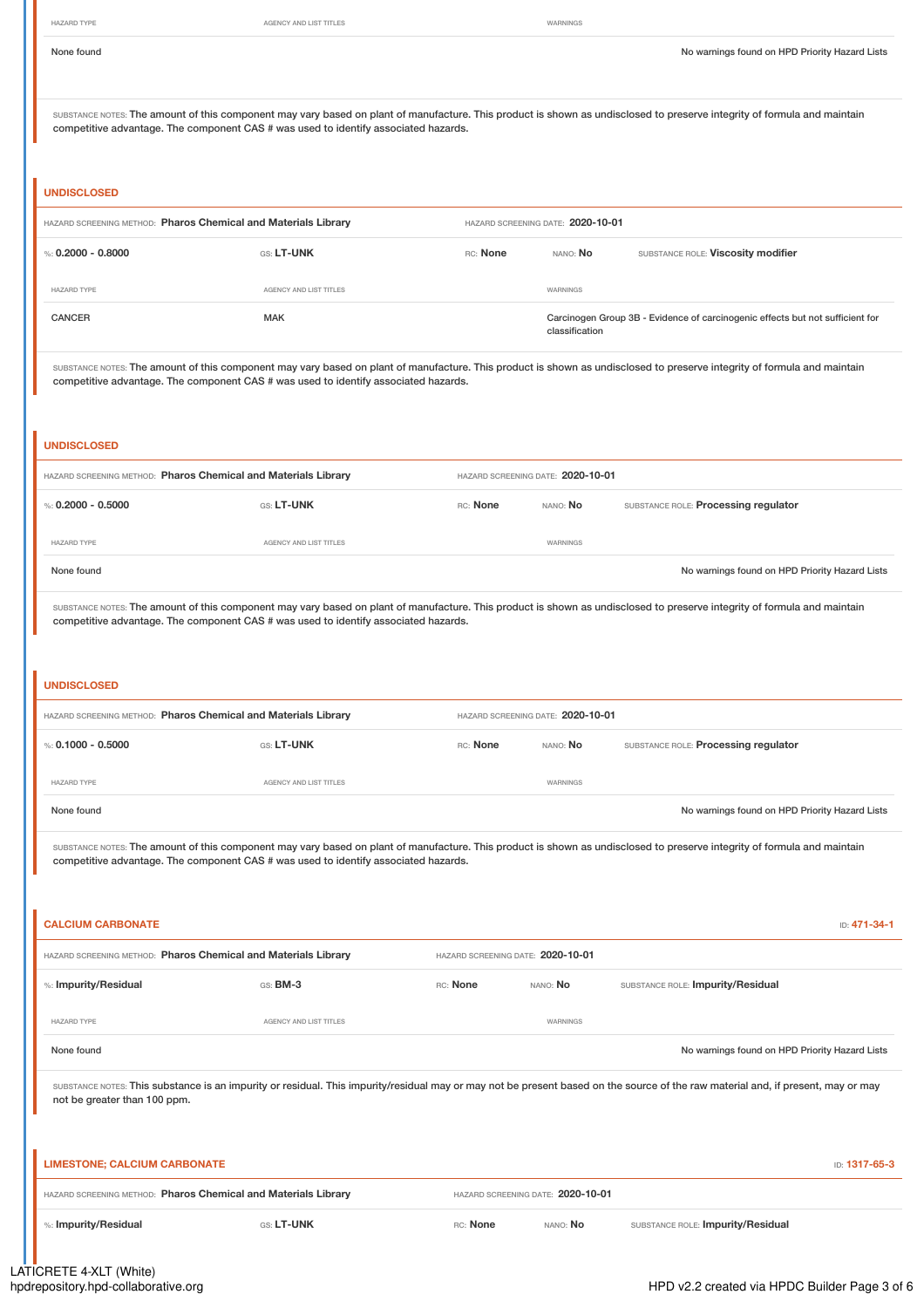SUBSTANCE NOTES: This substance is an impurity or residual. This impurity/residual may or may not be present based on the source of the raw material and, if present, may or may not be greater than 100 ppm.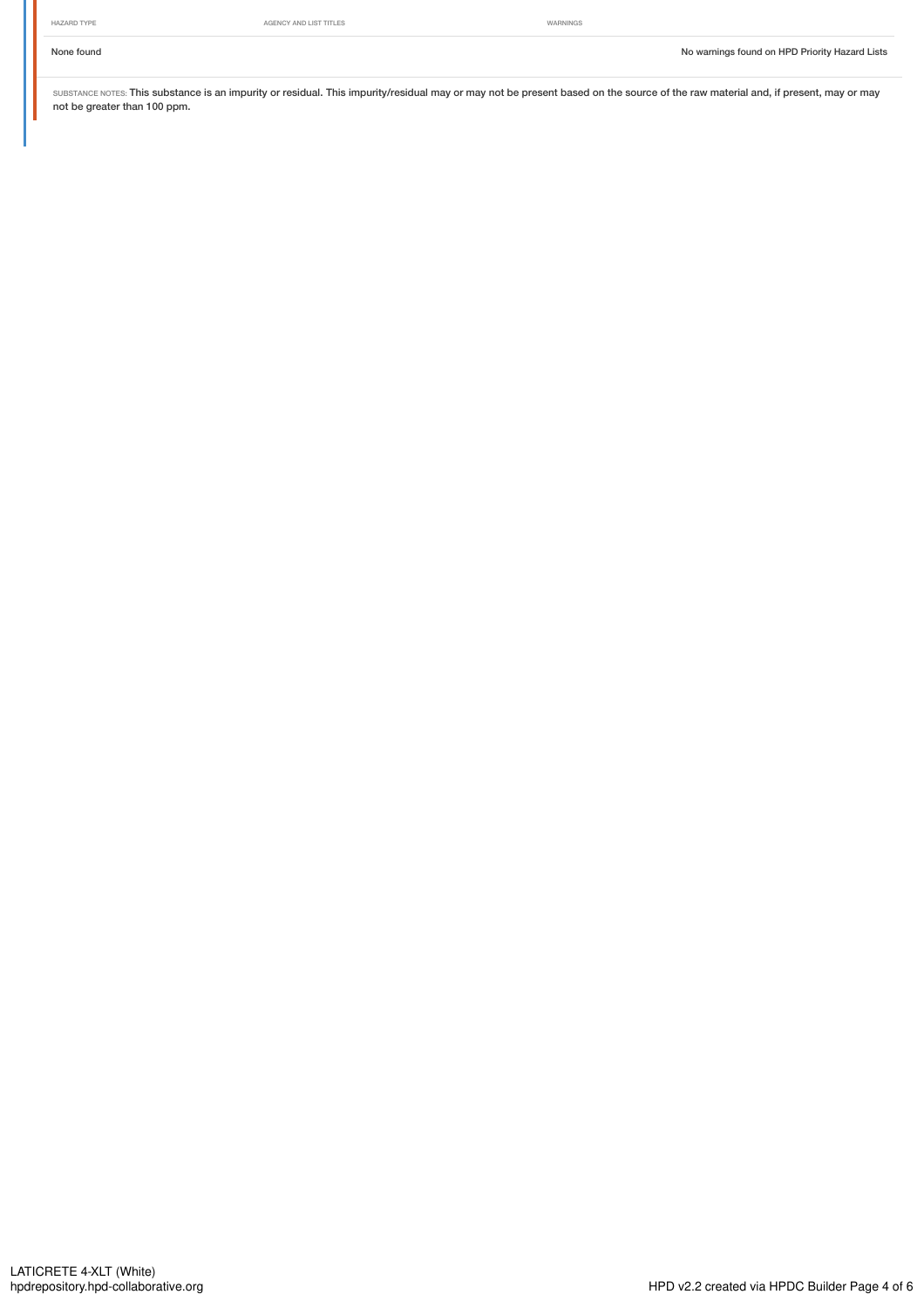This section lists applicable certification and standards compliance information for VOC emissions and VOC content. Other types of health or environmental performance *testing or certifications completed for the product may be provided.*

| <b>VOC EMISSIONS</b>                                                                                                                                                                                                                                                                                                                                                                                                                          | UL GreenGuard Gold (4-XLT)            |                                |                                                                                         |
|-----------------------------------------------------------------------------------------------------------------------------------------------------------------------------------------------------------------------------------------------------------------------------------------------------------------------------------------------------------------------------------------------------------------------------------------------|---------------------------------------|--------------------------------|-----------------------------------------------------------------------------------------|
| CERTIFYING PARTY: Third Party<br>APPLICABLE FACILITIES: Applies to All Facilities.<br>CERTIFICATE URL:<br>http://certificates.ulenvironment.com/default.aspx?<br>id=68835&t=cs                                                                                                                                                                                                                                                                | <b>ISSUE DATE: 2015-06-09</b>         | EXPIRY DATE: 2021-07-09        | CERTIFIER OR LAB: UL Environment                                                        |
| CERTIFICATION AND COMPLIANCE NOTES: Meets LEED v4.1 Credit "Low Emitting Materials" Emissions Requirements. This product was tested in<br>accordance with California Department of Public Health (CDPH) v1.2-2017 in an office and classroom environment.                                                                                                                                                                                     |                                       |                                |                                                                                         |
| <b>VOC CONTENT</b>                                                                                                                                                                                                                                                                                                                                                                                                                            | TDS 251 "Low VOC LATICRETE® Products" |                                |                                                                                         |
| CERTIFYING PARTY: Self-declared<br>APPLICABLE FACILITIES: Applies to All Facilities.<br>CERTIFICATE URL: https://www.laticrete.com/~/media/support-<br>and-downloads/technical-datasheets/tds251.ashx?la=en                                                                                                                                                                                                                                   | <b>ISSUE DATE: 2020-08-12</b>         | <b>EXPIRY DATE:</b>            | CERTIFIER OR LAB: LATICRETE                                                             |
| CERTIFICATION AND COMPLIANCE NOTES: Meets LEED v4.1 Credit "Low Emitting Materials" VOC Content Requirements per SCAQMD Rule 1168 (Tile<br>Adhesive).                                                                                                                                                                                                                                                                                         |                                       |                                |                                                                                         |
| <b>LCA</b>                                                                                                                                                                                                                                                                                                                                                                                                                                    | <b>Product Declaration</b>            |                                | LATICRETE Cement Mortar for Tile Installation Product Specific (Type III) Environmental |
| CERTIFYING PARTY: Third Party<br>APPLICABLE FACILITIES: Applies to All Facilities in North America<br>CERTIFICATE URL: https://laticrete.com/~/media/environmental-<br>product-data-sheets/cement-mortar-for-tile-installation.ashx?<br>la=en<br>CERTIFICATION AND COMPLIANCE NOTES: Meets LEED v4.1 Credit "Building Product Disclosure and Optimization-Environmental Product Declarations"                                                 | <b>ISSUE DATE: 2016-11-29</b>         | <b>EXPIRY DATE: 2021-11-28</b> | CERTIFIER OR LAB: UL Environment                                                        |
| requirements as a Product Specific (Type III) EPD.<br>+ Section 4: Accessories                                                                                                                                                                                                                                                                                                                                                                |                                       |                                |                                                                                         |
| This section lists related products or materials that the manufacturer requires or recommends for installation (such as adhesives or fasteners), maintenance, cleaning, or<br>operations. For information relating to the contents of these related products, refer to their applicable Health Product Declarations, if available.                                                                                                            |                                       |                                |                                                                                         |
| <b>WATER</b>                                                                                                                                                                                                                                                                                                                                                                                                                                  |                                       | HPD URL: No HPD Available      |                                                                                         |
| CONDITION WHEN RECOMMENDED OR REQUIRED AND/OR OTHER NOTES:<br>LATICRETE 4-XLT to be mixed with water only following mix ratio and directions as stated in product data sheet.                                                                                                                                                                                                                                                                 |                                       |                                |                                                                                         |
| <b>B</b> Section 5: General Notes                                                                                                                                                                                                                                                                                                                                                                                                             |                                       |                                |                                                                                         |
| LATICRETE® 4-XLT (White) meets the Living Building Challenge v4.0 requirement that the product does not contain any of the Red Listed Materials<br>or Chemicals. Specifically, LATICRETE 4-XLT (White) does not contain the following: Antimicrobials (marketed with a health claim) .Alkylphenols and<br>related compounds •Ashestos •Bisphenol A (BPA) and structural analogues •California Banned Solvents •Chlorinated Polymers including |                                       |                                |                                                                                         |

related compounds •Asbestos •Bisphenol A (BPA) and structural analogues •California Banned Solvents •Chlorinated Polymers, including Chlorinated polyethylene (CPE), Chlorinated Polyvinyl Chloride (CPVC), Chloroprene (neoprene monomer), Chlorosulfonated polyethylene (CSPE), Polyvinylidiene chloride (PVDC), and Polyvinyl Chloride (PVC) •Chlorobenzenes •Chlorofluorocarbons (CFCs) & Hydrochlorofluorocarbons (HCFCs) •Formaldehyde (added) • Monomeric, polymeric and organo-phosphate halogenated flame retardants (HFRs) •Organotin Compounds •Perfluorinated Compounds (PFCs) •Phthalates (orthophthalates) •Polychlorinated Biphenyls (PCBs) •Polycyclic Aromatic Hydrocarbons (PAH) •Short-Chain and Medium-Chain Chlorinated Paraffins •Toxic Heavy Metals - Arsenic, Cadmium, Chromium, Lead (added), and Mercury •Wood treatments containing Creosote, Arsenic or Pentachlorophenol. See Section 1 for Volatile Organic Compounds (VOC) (wet applied products) information.